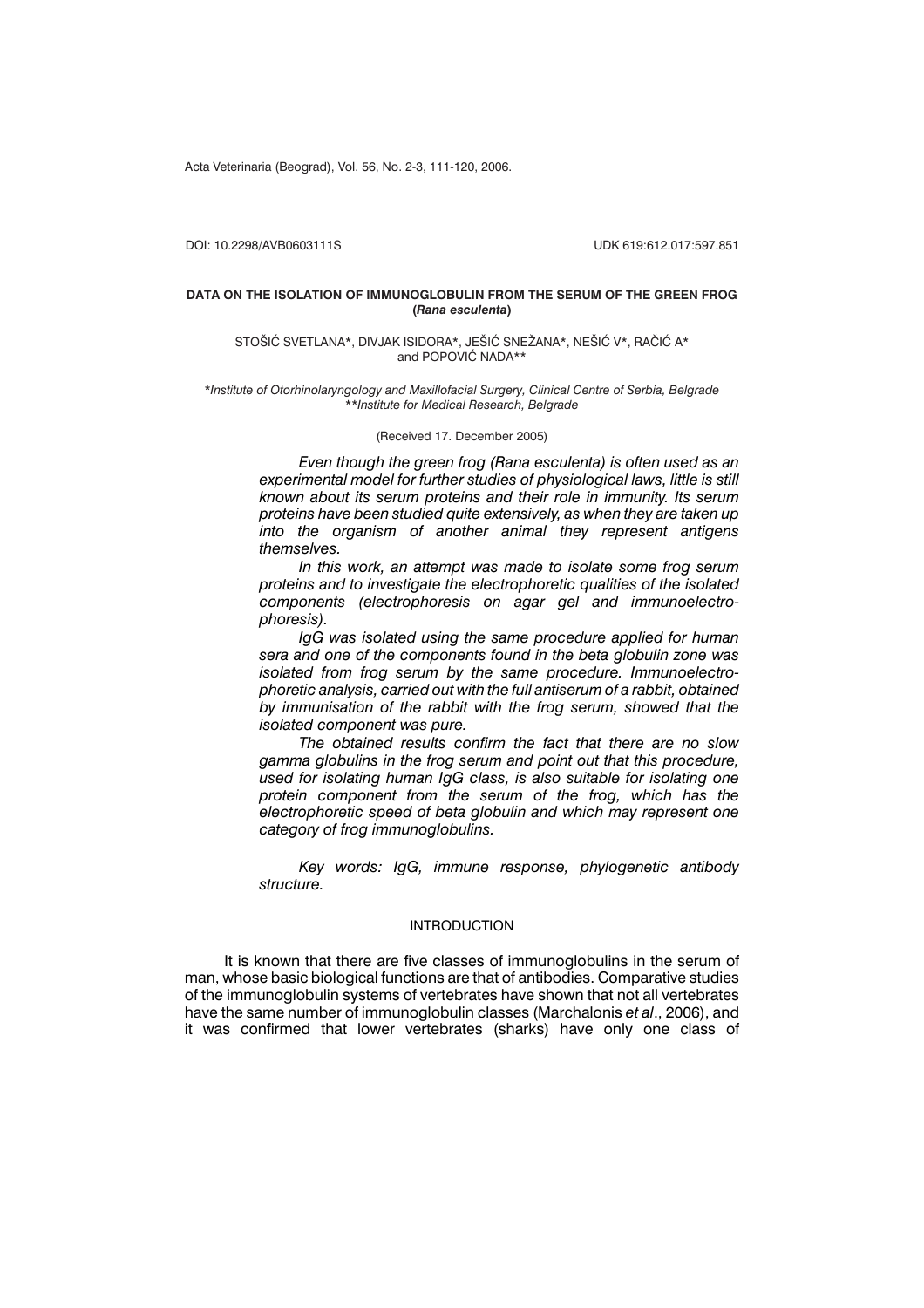immunoglobulin (Hohman *et al*., 1995; Bernstein *et al*., 1996; Bernstein *et al*., 1996; Shen *et al*., 1996; Marchalonis *et al*., 1998; Marchalonis *et al*., 2001; Adelman *et al*., 2004). Research has shown that certain parts of the structures of immunoglobulin molecules of lower vertebrates and man are nevertheless similar (Nikoli} *et al,,* 1969; Heremans, 1970).

Knowledge of the evolution of the structure and function of antibodies of vertebrates is of great significance because of the better theoretical understanding of the evolution of immunity itself, and, on the other hand, in the case need arises for specific antibody types, one should have the practical knowhow of when and by which method they can best be isolated. There is ample information about the evolution of antibodies, from lower vertebrates to mammals. A significant contribution to the understanding of the evolution of the structure of these molecules was reported domestically in 1969 (Nikolić *et al.*, 1969), before major works in this field were conducted by the great medical centres (Heremans, 1970; Diener and Marchalonis, 1970). There is data showing that some amphibian representatives were the first vertebrates in whose serums two classes of immunoglobulins were discovered: IgG and IgM classes (Marchalonis and Edelman, 1966).

When it comes to the green frog (*Rana esculenta*), it was established that it has a large genome and that there are seasonal variations in its total serum proteinaemia (Perišić and Stošić, 1972). Through a comparative study of the serum immunoglobulin systems of vertebrates, it has been shown that certain parts of the molecules of immunoglobulins of lower vertebrates and man are similar. In more recent works, which deal specifically with the evolution of immunoglobulins (Marchalonis *et al*., 2002), there is talk of the partial resemblance of the structure of immunoglobulin heavy chain genes of jawed vertebrates (Schluter *et al*., 1997), as well as of the cellular receptors of human T lymphocytes and their similarity to the receptors in mice (Liang *et al*., 1998). The possibilities of cross-examination of autoantibodies in human heart transplantation (Marchalonis *et al*., 1996), of autoantibodies on T cellular receptors in HIV-infected individuals (Marchalonis *et al*., 1997), and of human immunoglobular genetic organisation (Marchalonis and Schluter, 1998) have been studied in detal. These studies confirm the supposition that parts of the structure of immunoglobulins of lower and higher vertebrates are comparable. According to the results of these works, it can be assumed that procedures, which are used for isolating immunoglobulins from the serum of mammals and man, can be applied to isolate immunoglobulins of other vertebrates, as well. In addition, the immunisation of lower vertebrates with serum proteins of higher vertebrates produces antibodies, with the help of which one would be able to register the similarity of proteins of animal species which are not philogenetically distant.

Because *Rana esculenta* is often used in experiments, as a representative of the family of ranids, and is easily obtainable, serves in the substantiation of various biological laws. In view of the current knowledge about its immunoglobulins there are still great uncertanties about how many categories of immunoglobulins *Rana esculenta* has and to determine a way in which we could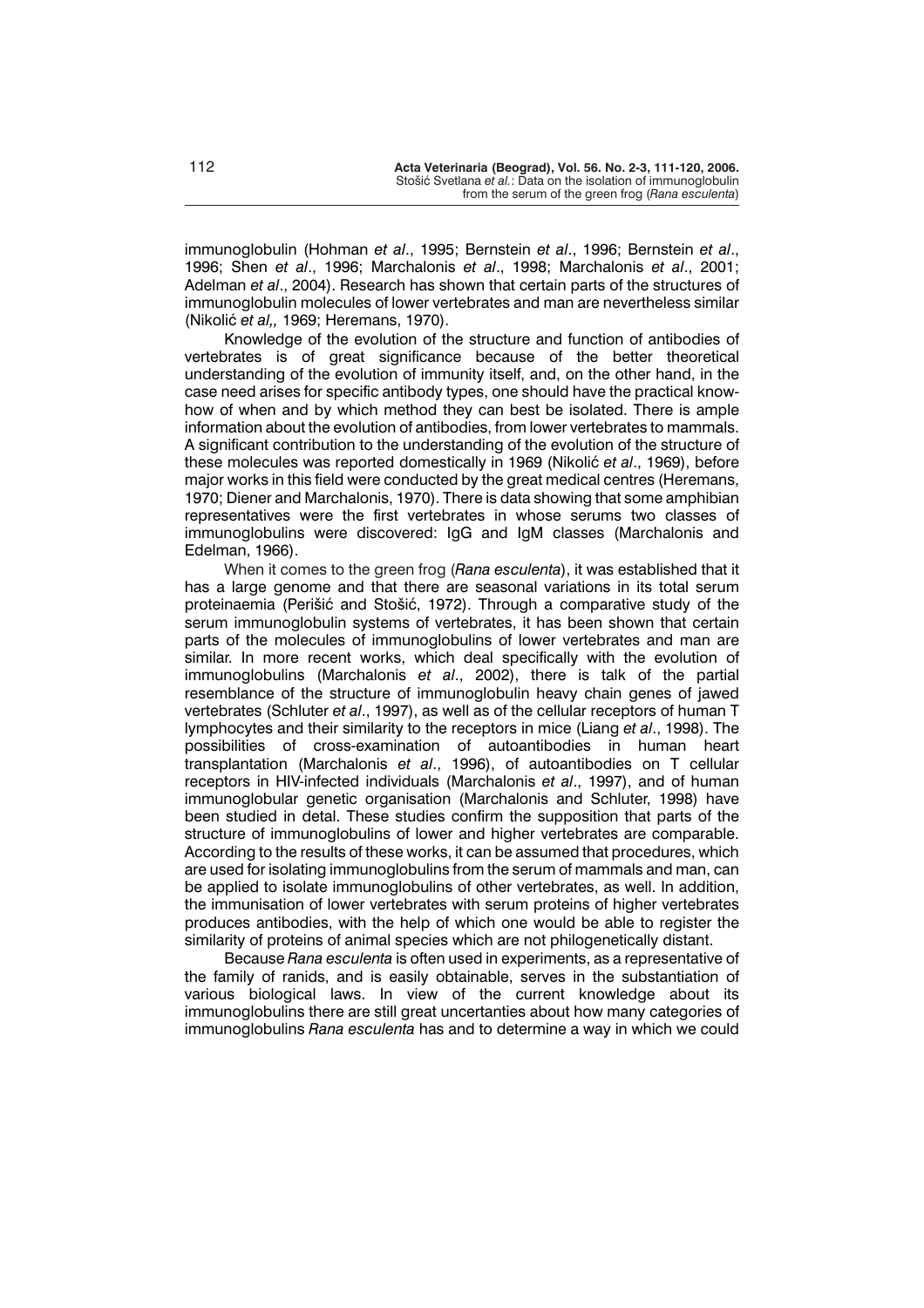isolate a protein component from the serum of the immunized animal, which would correspond to a certain category of immunoglobulin in man.

#### MATERIAL AND METHODS

Protein components were isolated from 55 green frog serums of both sexes during two seasons:  $(n=29)$  in spring and  $(n=26)$  in autumn. The initial serum volumes from which the preparations were isolated were from 4.5 mL to 17 mL.

1. Determination of the total frog serum protein concentration and of the isolated frog serum protein fraction was carried out using the turbidimetric method (Mejbaum-Katzenellenbogen, 1955).

2. Preparation of the serum proteins was carried out using the rivanol/ ammonium sulphate procedure, in the same way as applied in isolating one part of class G immunoglobulin in man and in some mammals (Nikolić et al., 1969). We obtained one protein component, an isolated green frog serum protein fraction, on which determination of protein concentration by turbidimetric method, according to the procedure described by Mejbaum-Katzenellenbogen, was also carried out.

3. The isolated green frog serum protein fraction was analysed through:

- a) electrophoresis on filter paper;
- b) high-voltage electrophoresis on agar gel (Wieme, 1965);

c) immunoelectrophoresis (Backhausz, 1967), whose first stage also involved electrophoresis on agar gel, according to Wieme, was carried out using rabbit-anti-frog antiserum (Perišić and Stošić, 1972).

4. In order to obtain rabbit-anti-frog antiserum, immunisation of the rabbit (*Oryctolagus cuniculus*) was carried out. Each rabbit received 30 mg of frog serum protein via a single subcutaneous injection, with complete *Freund*'s adjuvant divided into two equal subcutaneously given doses with an interval of one week between injections. Two weeks after the final injection, the rabbits were given 4.4 mg of frog serum protein absorbed subcutaneously on allum gel. The rabbit serum, obtained from the blood (the animals were bled by puncturing the *v. angularis auriculae*), three weeks after the last dose of antigen was administered. This represented the rabbit-anti-frog antiserum and was subsequently used for immunoelectrophoretic analysis (Perišić and Stošić, 1972).

# **RESULTS**

During spring, the total frog serum protein concentration is relatively low and ranges from 8 to 22.5 g/L, while the average value for this group of animals amounts to 17.9 g/L. The average value of the total frog serum protein concentration for this species of frog during the autumn is twice as large, and totals 39.7 g/L (Table 1).

Investigation of the frog serum protein fraction by electrophoresis on filter paper obtained the lowest number of protein fractions i.e. only five. Out of which the fastest fraction was the most intensely coloured, so it is possible that,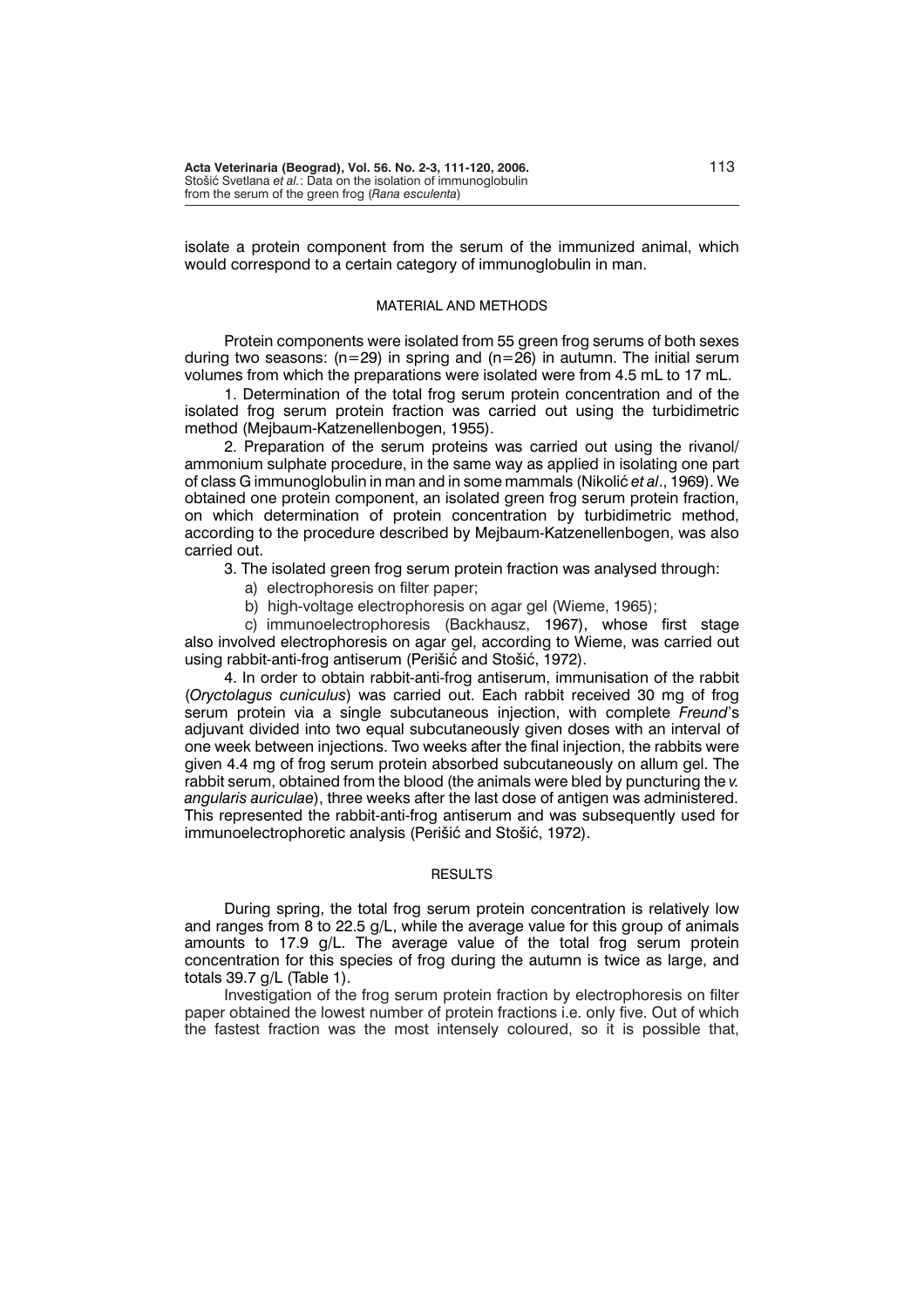according to these characteristics, it corresponds to human serum albumins (Figure 1).

Table 1. Concentrations of total green frog serum proteins and concentration of green frog serum protein fraction from two series of animals, in spring and autumn

| Frog<br>Series | Season | n | Volume (ml) |             | Protein Concentration (q/l) |             |
|----------------|--------|---|-------------|-------------|-----------------------------|-------------|
|                |        |   | Serum       | Preparation | Serum                       | Preparation |
|                | Spring |   | 7.2         | 0.75        | 17.9                        | 3.42        |
|                | Autumn | 9 | 17          | 0.5         | 39.7                        | 0.74        |



Figure 1. Investigation of frog serum protein fraction by electrophoresis on filtration paper: above – full frog serum; below – frog serum protein immunoglobulin fraction

On the electrophoresogram carried out via high-voltage electrophoresis on agar gel (Figure 2) more protein fractions (eight) were isolated. In Figure 2, full frog serum is compared with the serum of a healthy man.



Figure 2. High-voltage electrophoresogram on agar gel a. Full green frog serum

b. Normal human serum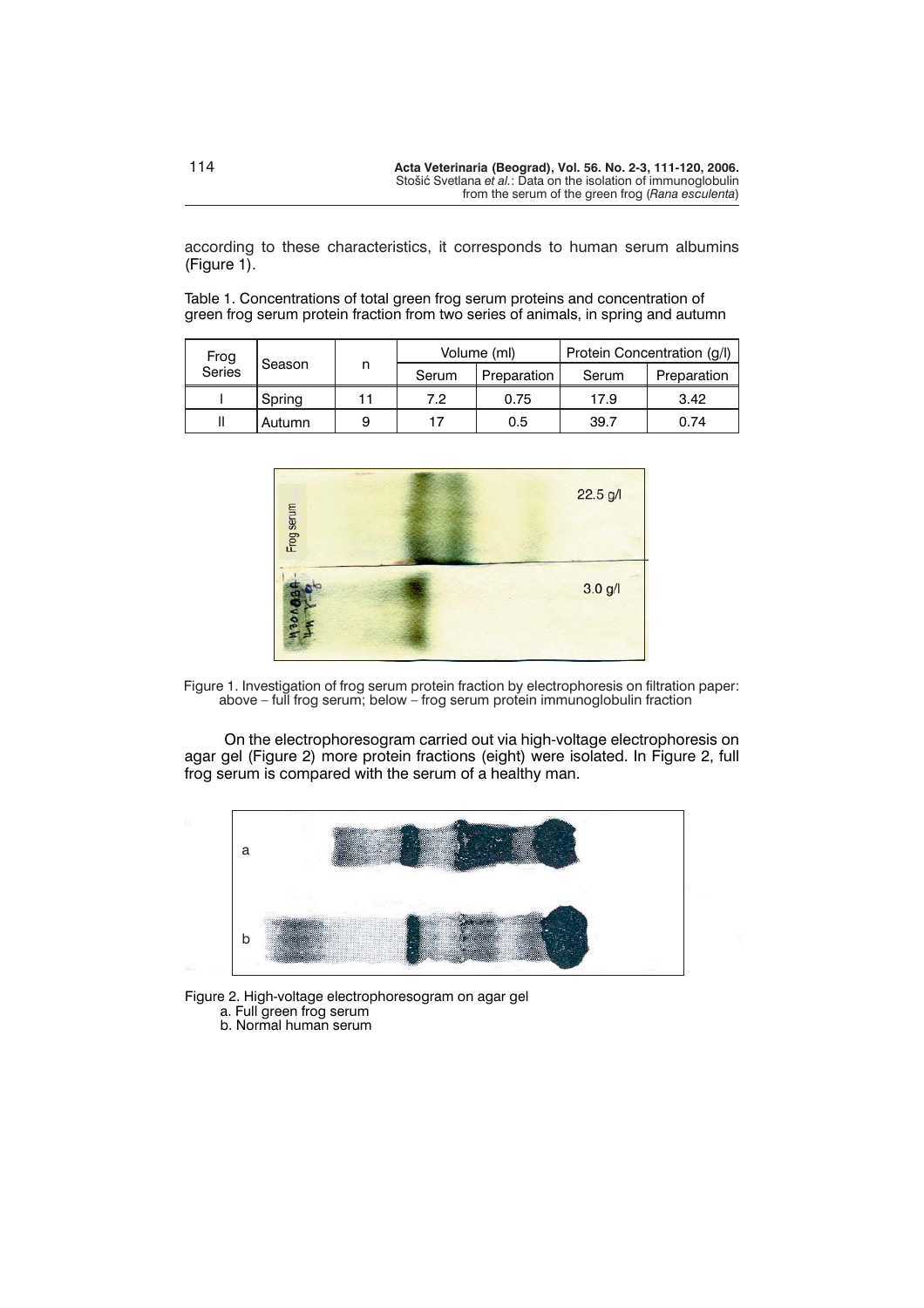It is noticeable that the frog serum proteins are relatively heterogeneous. This is, above all, related to most of the electrophoretic fractions, which are not only heterogeneous but are also slower than human serum albumins. In this zone, which corresponds' to alpha 2 and beta 1 globulin region of human serum proteins, are the frog serum fractions that are sharply separated and which are, judging from the intensity of the colour, of high concentration. Not a single fraction in this zone corresponds to human gamma globulin.

The frog serum protein fraction was isolated from the frog serum in the following way (Figure 3): 3.5 ml 4 g/L of rivanol was added to 1 mL of serum; after centrifugation, the dye was removed from the supernatant by animal charcoal and after adjustment to pH 7, ammonium sulphate was added *in substantiam* (264 mg to 1 mL of supernatant). The sediment was dissolved in distilled water, 2% kaolin was added (20 mg to 1 mL). After centrifugation the sediment was discarded and the supernatant was further analysed. Just a single protein component remained in the supernatant, which corresponds to one part of IgG class of mammals.



Figure 3. Procedure for isolating human serum immunoglobulin of IgG class

The isolated frog serum protein fraction had the following characteristics: high-voltage electrophoresis on agar gel (Figure 4) indicated one fraction in the slowest zone of frog serum proteins, which corresponds to the beta 2 globulin region of human proteins. By electrophoretic analysis of this type no other frog serum protein fractions could be seen in the preparation.

Because immunoelectrophoretic analysis is a delicate procedure, we applied it to check out the cleanliness and immunochemical homogeneity of the isolated preparation. Analysis showed (Figure 5) that within the beta 2 globulin zone only one sharply defined line of precipitation was present. From this line separated two lines of significantly weaker intensity and sharpness towards the cathode: one from the upper and the other from the lower side of the main line of precipitation. This indicates that some green frog immunoglobulins were obtained and the isolated preparation was immunochemically heterogeneous.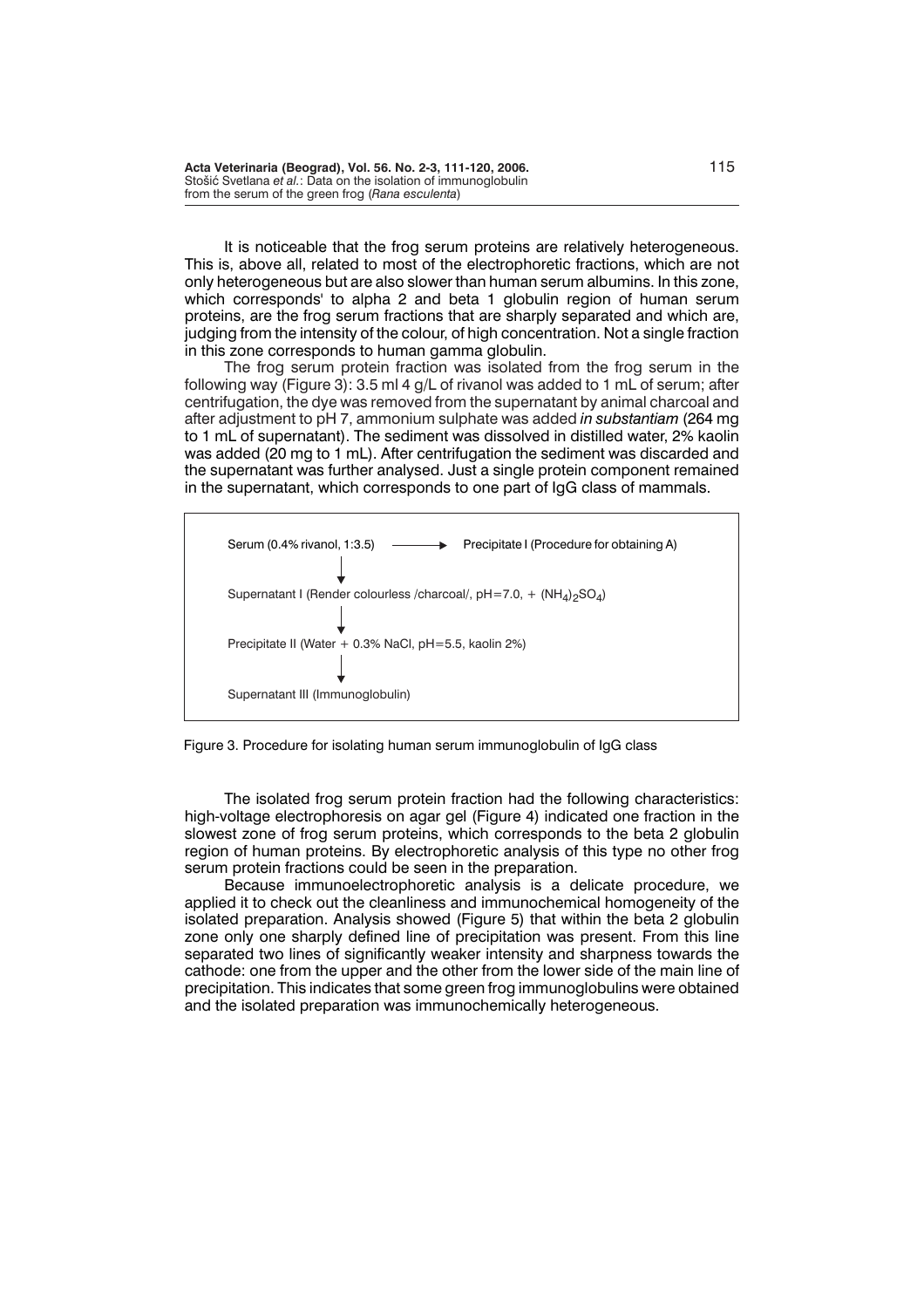

# Figure 4. High-voltage electrophoresis on agar gel according to Wieme

a. Full frog serum proteins b. Isolated frog serum immunoglobulin fraction



Figure 5. Immunoelectrophoretic analysis carried out on the rabbit-anti-frog antiserum a. Full green frog serum b. Frog serum immunoglobulin fraction

Anode is at the right.

To obtain such a clearly defined line of precipitation, the concentration of the preparation had to be high enough, because a preparation of 0.74 g/L did not provide a visible line of precipitation. Preparations of 3.00 g/L and 3.84 g/L provided clearly defined lines. The protein concentrations in the frog serum protein fraction, and in the frog serum immunoglobulin fraction, isolated according to the procedure for mammalian immunoglobulins were different in spring and in autumn (Table 1) and stood opposite to the concentration of total frog serum proteins. Table 1 illustrates that the concentration of proteins in the frog serum protein fraction was 4-5 times greater in spring than the total frog serum protein concentration in autumn. That, in effect, means that in spring we needed a considerably smaller quantity of serum in order to obtain frog serum immunoglobulins of optimal concentration for immunoelectrophoretic analysis.

### **DISCUSSION**

Literature provides a great deal of information about serum proteins, structures, and antibody evolution in vertebrates: fish (sharks), amphibians,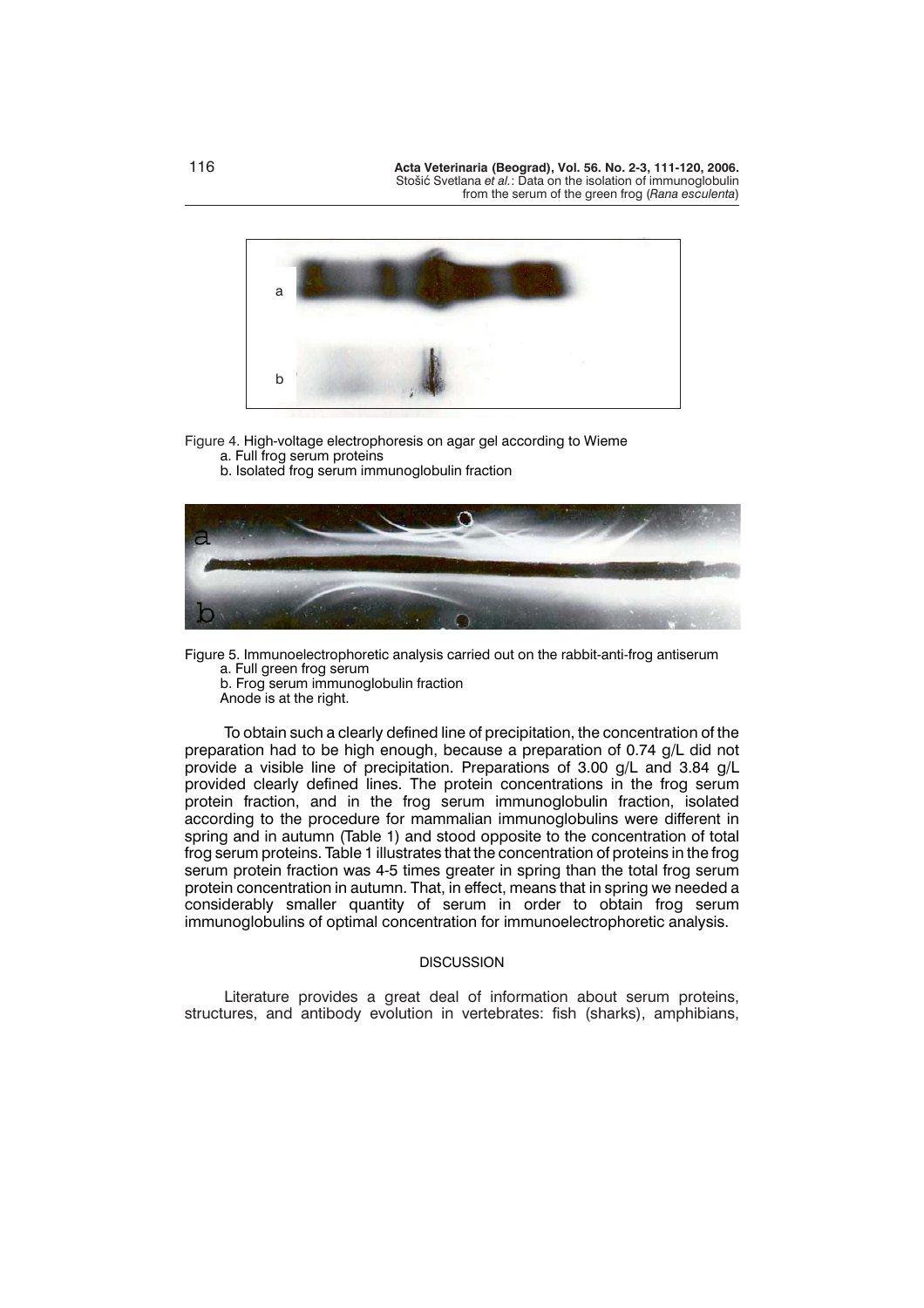reptiles, and birds. The impression is that in the last few years the main findings have been formulated in many works of *Marchalonis* and his collaborators (Schluter *et al*., 1997; Dehghanpisheh *et al*.; 1995, Liang *et al*., 1996).

The results of our research indicate that the obtained isolated protein fraction could represent the frog serum immunoglobulin of *Rana esculenta* in this region of Europe. It was established earlier that a category of serum albumins, of some representatives of the *Ranids*, moves with the same speed of beta globulin (Marchalonis *et al*., 1966) during electrophoresis. Until now no research of this type has been carried out *Rana esculenta*. The data we acquired do not show that, if the proteins we isolated, represent immunoglobulins, which are the specific antibodies of the immunised frog.

On the basis of the investigation we carried out, it can be stated that there are significant seasonal variations in the concentration of total serum frog proteins and that the individual serum fractions are heterogeneous. Serum fractions, which represent antigen capabilities in relation to the rabbit of other European territories, were described by Ramsland (2001), who gave an explanation for the immunogenetic determination of the structure of antibody-combinatorial loci in the evolution of species.

Immunoelectrophoretic analysis of the frog *Rana esculenta* serum proteins carried out under certain conditions (with full rabbit antiserum obtained through the immunisation of rabbits with green frog serum, both animals being from local habitats) showed that the isolated serum protein component was pure and immunochemically heterogeneous. Regard this matter there is scarse published data (Nikoli} *et al*., 1969).

The obtained results confirm the fact that in the serum of frogs (*Amphiba anura*) from different territories, there is no slow gamma globulin fraction and point out that the procedure, which is used for isolating human IgG class, is also suitable for isolating one protein component from the serum of the green frog, which has the electrophoretic speed of beta globulin and which could represent one category of frog immunoglobulins. Research prior to ours on the frog *Rana catesbiana* (Marchalonis *et al*., 1966), and also supplemented by our data on the frog *Rana esculenta*, also represents a contribution to the understanding of origin, structure, and function of antibodies in philogenesis (Marchalonis *et al*., 1996, Marchalonis *et al*., 2001).

#### **CONCLUSION**

Our attempt at fractioning serum proteins of the green frog *Rana esculenta* indicates:

1. By the procedure used for isolating one part of G class immunoglobulin of man and some other mammals, an electrophoretically clean precipitate from the serum of the green frog (*Rana esculenta*) can be separated, which corresponds electrophoretically to beta 2 globulin in man.

2. Isolated beta 2 globulin frog serum protein fraction is an immunogen for the rabbit and is immunochemically heterogeneous.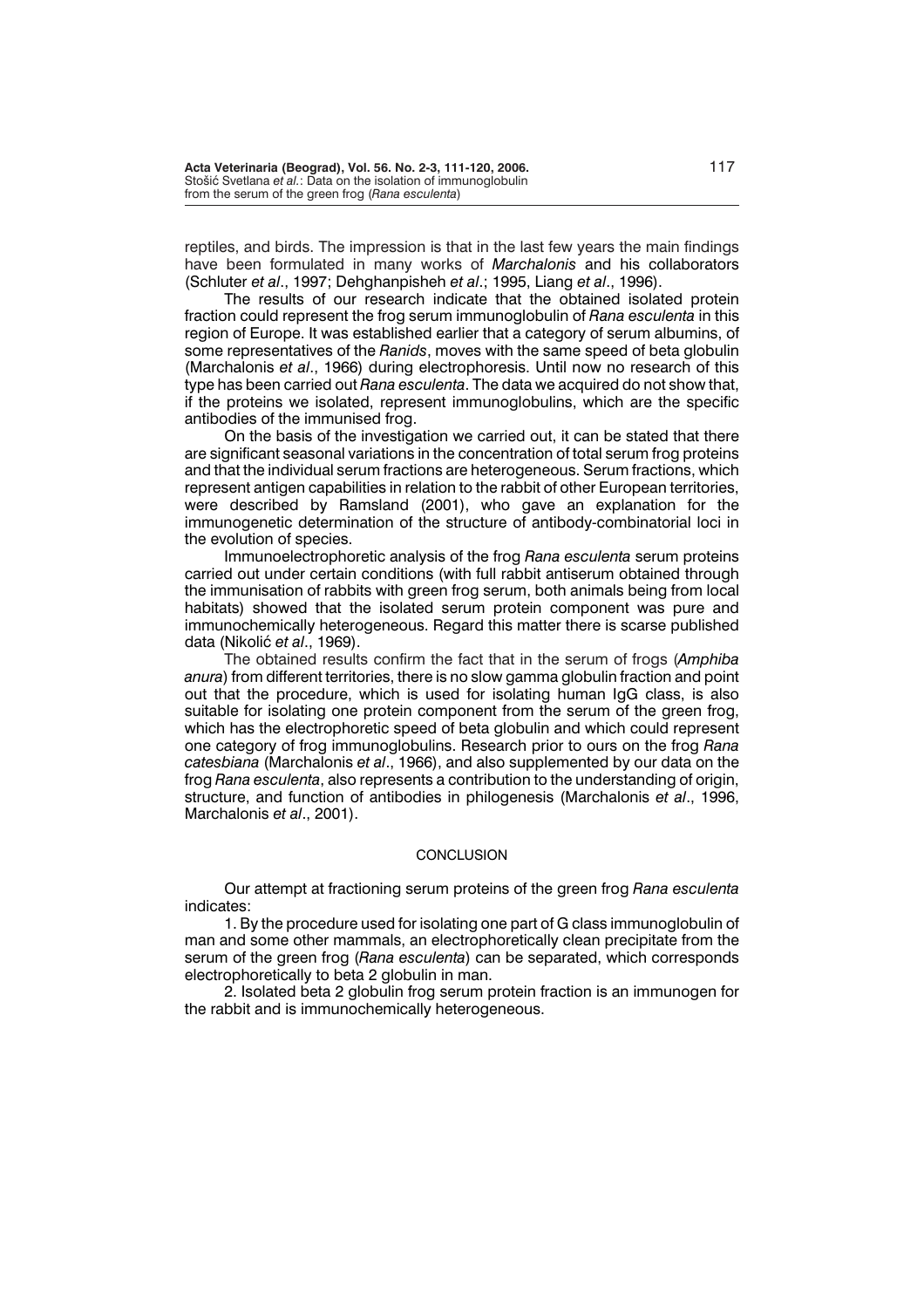3. When there is a need to isolate a category of protein from the green frog serum, which is supposed to correspond to the green frog immunoglobulin, a greater quantity of preparation will be obtained if it is isolated from the serum of animals in spring.

4. We have proven that the green frog *Rana esculenta* has a seasonal variation in its total serum protein concentration, i.e. total proteinaemia is significantly higher in autumn. The proteins from the serum of this type of anuraamphibians are immunogens for the domestic rabbit, thus they create classes of antibodies of different high-voltage electrophoretic mobility.

#### ACKNOWLEDGEMENTS:

The authors wish to thank Professor Dr. Nenad Milić, Ph.D., for his help and suggestions in the course of this work, and Professor Maja Marković, Ph.D., who provided valuable assistance and support to this research.

Address for correspondence: Svetlana Stošić, Institute for Otorhinolaryngology and Maxillofacial Surgery, Clinical Centre of Serbia, Pasterova 2, 11000 Belgrade Serbia &Montenegro e mail: lanaaki@eunet.yu

#### **REFERENCES**

- 1. *Adelman MK, Schluter SF, Marchalonis JJ*, 2004, The natural antibody repertoire of sharks and humans recognizes the potential universe of antigens, *Protein J*, 23, 103-18.
- 2. *Backhausz R*, 1967, *Immunodiffusion und Immunoelektrophorese*, Budapest: Akademia Kiado, 355.
- 3. *Bernstein RM, Schluter SF, Bernstein H, Marchalonis JJ*, 1996, Primordial emergence of the recombination activating gene 1 (RAG1): sequence of the complete shark gene indicates homology to microbial integrases, *Proc Natl Acad Sci USA.* 93, 9454-9.
- 4. *Berstein RM, Schluter SF, Shen S, Marchalonis JJ*, 1996, A new high molecular weight immunoglobulin class from the carcharhine shark:implications for the properties of the primordial immunoglobulin, *Proc Natl Acad Sci USA*, 93, 3289-93.
- 5. *Dehghanpisheh K, Huang D, Schluter SF, Watson RR, Marchalonis JJ*, 1995, Production of IgG autoantibodies to TCRs in mice infected with the retrovirus LP-BM5, *Int Immunol*, 7, 31-6.
- 6. *Diener E, Marchalonis J*, 1970, Cellular and Humoral Aspects of the primary immune response of the toad, Buffo marinus, *Immunol*, 18, 279-93.
- 7. *Heremans* J, 1970, Molecular variation in proteins. *Prot Biol-Fluids*, 17, 3-20.
- 8. *Hohman VS, Schluter SF, Marchalonis JJ*, 1995, Diversity of Ig light chain clusters in the sandbar shark (Carcharhinus plumbeus), *J Immunol,* 155, 3922-8.
- 9. *Liang B, Marchalonis JJ, Zhang Z, Watson RR*, 1996, Effects of vaccination against different T cell receptors on maintenance of immune function during murine retrovirus infection, *Cell Immunol*, 1996 172, 126-34.
- 10. *Liang B*, *Zhang Z*, *Inserra P*, *Jiang S*, *Lee J*, *Garza A*, et al., 1998, Injection of T-cell receptor peptide reduces immunosenescence in aged C57BL/6 mice, *Immunology*, 93, 462-8.
- 11. *Marchalonis JJ, Adelman MK, Robey IF, Schluter SF, Edmundson AB*, 2001, Exquisite specificity and peptide epitope recognition promiscuity, properties shared by antibodies from sharks to humans, *J Mol Recognit*, 14, 110-21.
- 12. *Marchalonis JJ*, *Adelman MK*, *Schluter SF*, *Ramsland PA*, 2006, The antibody repertoire in evolution: Chance, selection, and continuity, *Dev Comp Immunol*, 30, 223-47.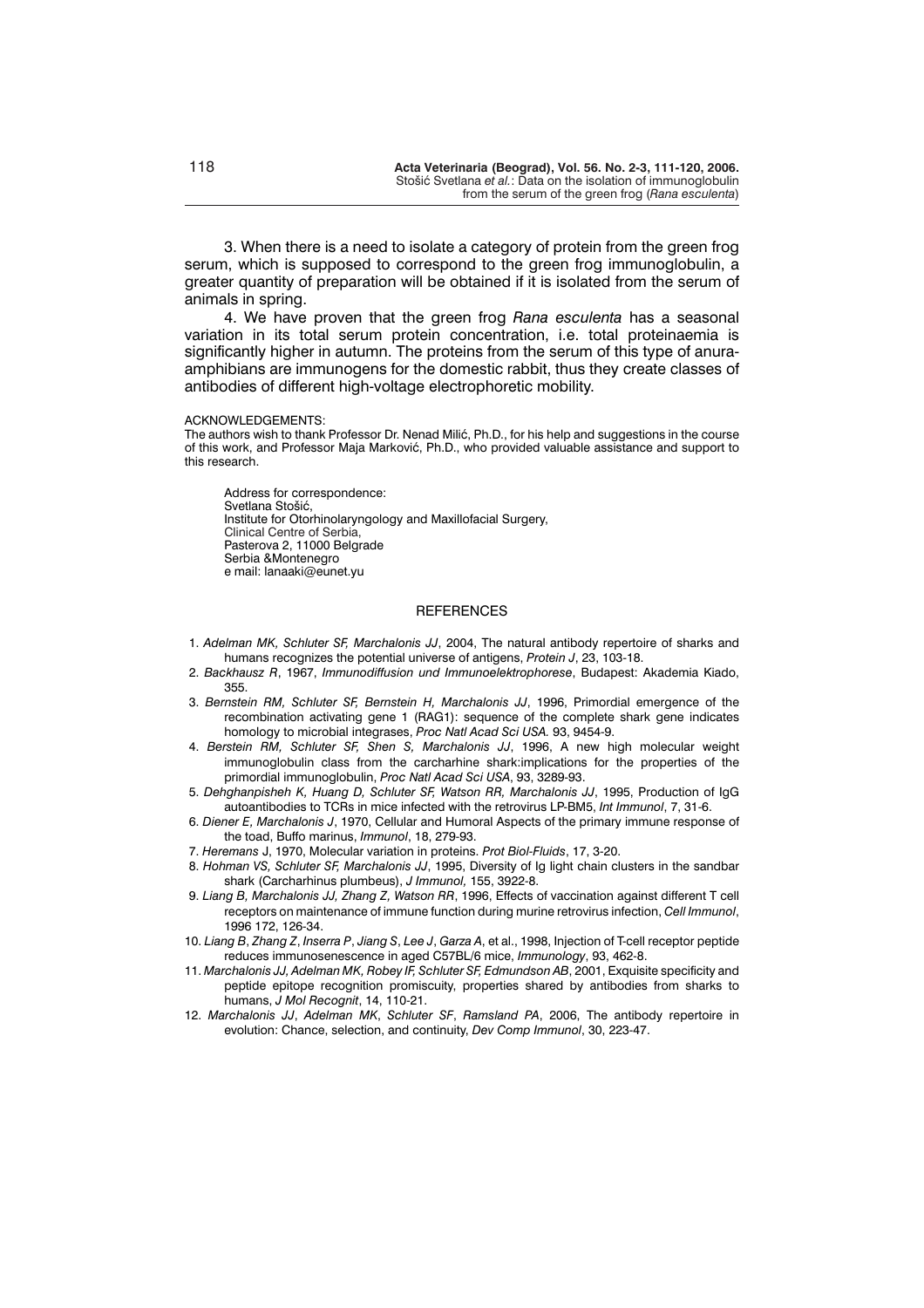- 13. *Marchalonis JJ, Adelman MK, Zeitler BJ, Sarazin PM, Jaqua PM, Schluter SF,* 2001, Evolutionary factors in the emergence of the combinatorial germline antibody repertoire, *Adv Exp Med Biol*, 484,13-30.
- 14. *Marchalonis JJ, Ampel NM, Schluter SF, Garza A, Lake DF, Galgiani JN, et al.,* 1997, Analysis of autoantibodies to T-cell receptors among HIV-infected individuals: epitope analysis and time course, *Clin Immunol Immunopathol*, 82, 174-89.
- 15. *Marchalonis JJ, Bernstein RM, Shen SX, Schluter SF*, 1996, Emergence of the immunoglobulin family: conservation in protein sequence and plasticity in gene organization, *Glycobiology*. 6, 657-63.
- 16. *Marchalonis J, Edelman GM*, 1966, Immunoglobulins in the primary immune response of the bullfrog, *Rana catesbiana*, *J Exp Med*, 124, 901-13.
- 17. *Marchalonis JJ, Jensen I, Schluter SF*, 2002, Structural, antigenic and evolutionary analyses of immunoglobulins and T cell receptors, *J Mol Recognit*, 15, 260-71.
- 18. *Marchalonis JJ, Kaymaz H, Schluter SF, Lake DF, Landsperger WJ, Suciu-Foca N*, 1996, Autoantibodies to T-cell receptor beta chains in human heart transplantation: epitope and spectrotype analyses and kinetics of response, *Exp Clin Immunogenet*, 13, 181-91.
- 19. *Marchalonis JJ, Schluter SF*, 1998, A stochastic model for the rapid emergence of specific vertebrate immunity incorporating horizontal transfer of systems enabling duplication and combinational diversification, *J Theor Biol*, 193, 429-44.
- 20. *Marchalonis JJ, Schluter SF, Bernstein RM, Hohman VS*, 1998, Antibodies of sharks: revolution and evolution, *Immunol Rev*, 166, 103-22.
- 21. *Mejbaum-Katzellenbogen W*, 1955, *Acta Bioch, Polonica*, 2, 279.
- 22. Nikolić V, Nikolić B, Vukotić M, 1969, Savremena shvatanja Gama globulinskog
- sistema telesnih tečnosti, *Bilten transfuzije*, Suppl. 25, 1-81.
- 23. Perišić M, Stošić S, 1972, Serumski proteini žabe u svetlosti genske osnove sinteze proteina, *Medicinski podmladak*, 9-16.
- 24. *Ramsland PA, Kaushik A, Marchalonis JJ, Edmundson AB*, 2001, Incorporation of long CDR3s into V domains: implications for the structural evolution of the antibody-combining site, *Exp Clin Immunogenet*, 18, 176-98.
- 25. *Schluter SF*, *Adelman MK*, *Taneja V, David C, Yocum DE, Marchalonis JJ*, 2003, Natural autoantibodies to TCR public idiotopes: potential roles in immunomodulation, *Cell Mol Biol (Noisy-le-grand)*, 49, 193-207.
- 26. *Schluter SF, Bernstein RM, Marchalonis JJ*, 1997, Molecular origins and evolution of immunoglobulin heavy-chain genes of jawed vertebrates, *Immunol Today*, 18, 543-9.
- 27. *Shen SX, Bernstein RM, Schluter SF, Marchalonis JJ*, 1996, Heavy-chain variable regions in carcharhine sharks: development of a comprehensive model for the evolution of VH domains among the gnathanstomes, *Immunol Cell Biol*, 74, 357-64.
- 28. *Wieme RK*. 1965, *Agar gel electrophoresis*, New York: Elsevier, Public Comp.